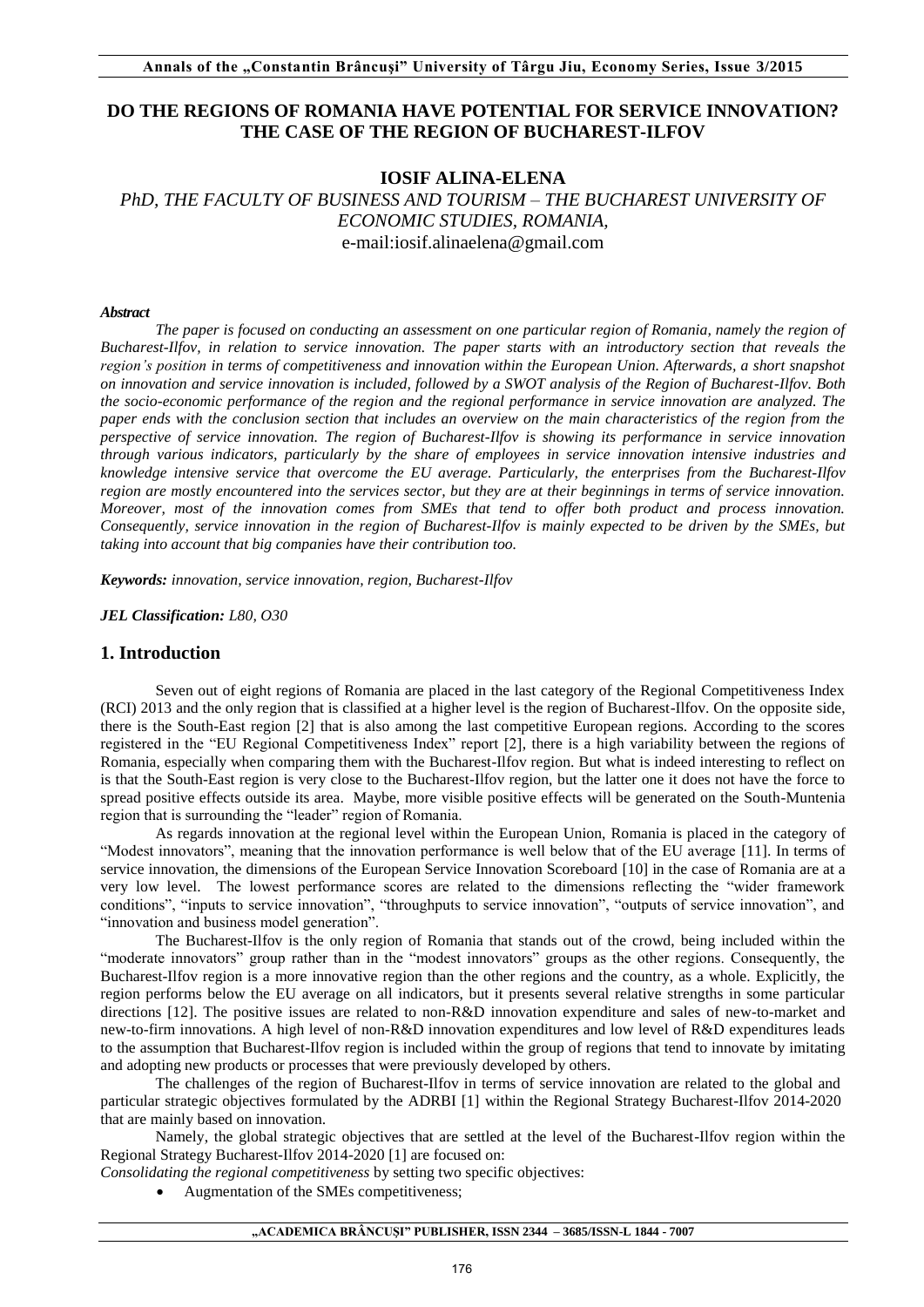#### **Annals of the "Constantin Brâncuşi" University of Târgu Jiu, Economy Series, Issue 3/2015**

Consolidation of research, technological development and innovation;

*Reducing the intraregional disparities* by enforcing the social and territorial cohesion within the region; *Sustainable urban and rural development* that is divided into three specific objectives, as follows:

- Promoting sustainable transport systems and diminishing the jams within the transport network;
- Improving the environment's quality and supporting the sustainable development;
- Transition to an economy with a low carbon level.

The main aim of the paper is to assess the potential of the Region of Bucharest-Ilfov in terms of innovation, and particularly, service innovation. This assessment regards aspects that characterize the region from the perspective of service innovation and provides a deeper analysis on the innovation adopted by the enterprises from the region of Bucharest-Ilfov. Methodologically, content analysis of various reports and data bases was used together with their analysis.

## **2. Snapshot on the literature review**

Within the Oslo Manual [15, p. 46], the "innovation" concept is defined as "the implementation of a new or significantly improved product (good or service), or process, a new marketing method, or a new organizational method in business practice, workplace organization or external relations". A shorter and concise definition of innovation provided by Fagerberg et al. [9, p. 2] refers to "putting into practice of inventions".

Innovation is divided into several divisions represented by the *product innovators* that have to introduce new and significantly improved products in terms of fundamental characteristics; the *process innovators* that have to implement new and significantly improved technologies in production or methods in supplying services and delivering products; and the *organizational and/or marketing innovators* that are focused on capturing innovation processes in services [5]. The product and/or process innovation could be accompanied by the organizational and/or marketing innovation.

Particularly, the European Commission [7, p. 12] within the "Smart Guide to Service Innovation" refers to service innovation as "new or significantly improved service concepts and offerings as such, irrespective of whether they are introduced by service companies or manufacturing companies, as well as innovation in the service process, service infrastructure, customer processing, business models, commercialisation (sales, marketing, delivery), service productivity and hybrid forms of innovation serving several user groups in different ways simultaneously." The influence area of the service innovation is going beyond the service sectors, by reaching the manufacturing firms [3] that obtain new services and integrate product-service bundles.

As regards the service industries, Corona-Treviño [4] is dividing them into three categories, such as: innovation services that refer to innovations based on high tech services and highly qualified personnel, where telecommunications, computer and related activities, professional and technical services and other business activities are included; knowledge intensive services that are characterized by the intensive use of information, qualified personnel and knowledge in standardized processes based on standard or high tech, but with less innovation, within this category education, health care, financial intermediation, communication and media, public administration and defense, compulsory social security are inserted; and traditional services that are based on standardized processes and equipment, technology and personnel, where various services are contained, such as transport and storage, wholesale and retail trade, hotels and restaurants, real estate etc.

## **3. The SWOT analysis of the Region of Bucharest-Ilfov**

The main *strengths* of the Region of Bucharest-Ilfov come from the good transportation connectivity compared to the other regions of Romania, interest for bringing the services of general interest at the European standards, the highest level in terms of human resources with a high educational level, the main employer in both the local and national public administration area, the level of life expectancy level is slightly increasing, as well as the gross medium salary, and attractiveness for direct foreign investments, the attractiveness of the region for the SMEs, including innovative ones, and the most developed region in terms of clusters.

*The weaknesses* are far more than the strengths, and are referring to the low level of transport accessibility compared to the EU levels, the high level of traffic agglomeration within the urban area, a decreasing tendency in using the public transport, a problematic intraregional transport system, the low capacity of selective collection and waste processing, the insufficient developed infrastructure for public services, the weak use of the touristic potential regarding monuments and areas for entertainment, not enough measures for promoting social inclusion and poverty reduction, the low accessibility level for education and jobs for vulnerable groups, the low interaction level between universities and businesses and almost inexistent integration of the academic research within the business environment, a low level of productivity compared to the EU average (under 70% of the EU average), the low level of competitiveness, the low number of regional brands with national or international impact, the high level of unemployment among youth, very few structures for supporting SMEs, the diminished interest for SMEs towards knowledge and creation of products and services based on innovation, the bad management of terrains.

#### **"ACADEMICA BRÂNCUŞI" PUBLISHER, ISSN 2344 – 3685/ISSN-L 1844 - 7007**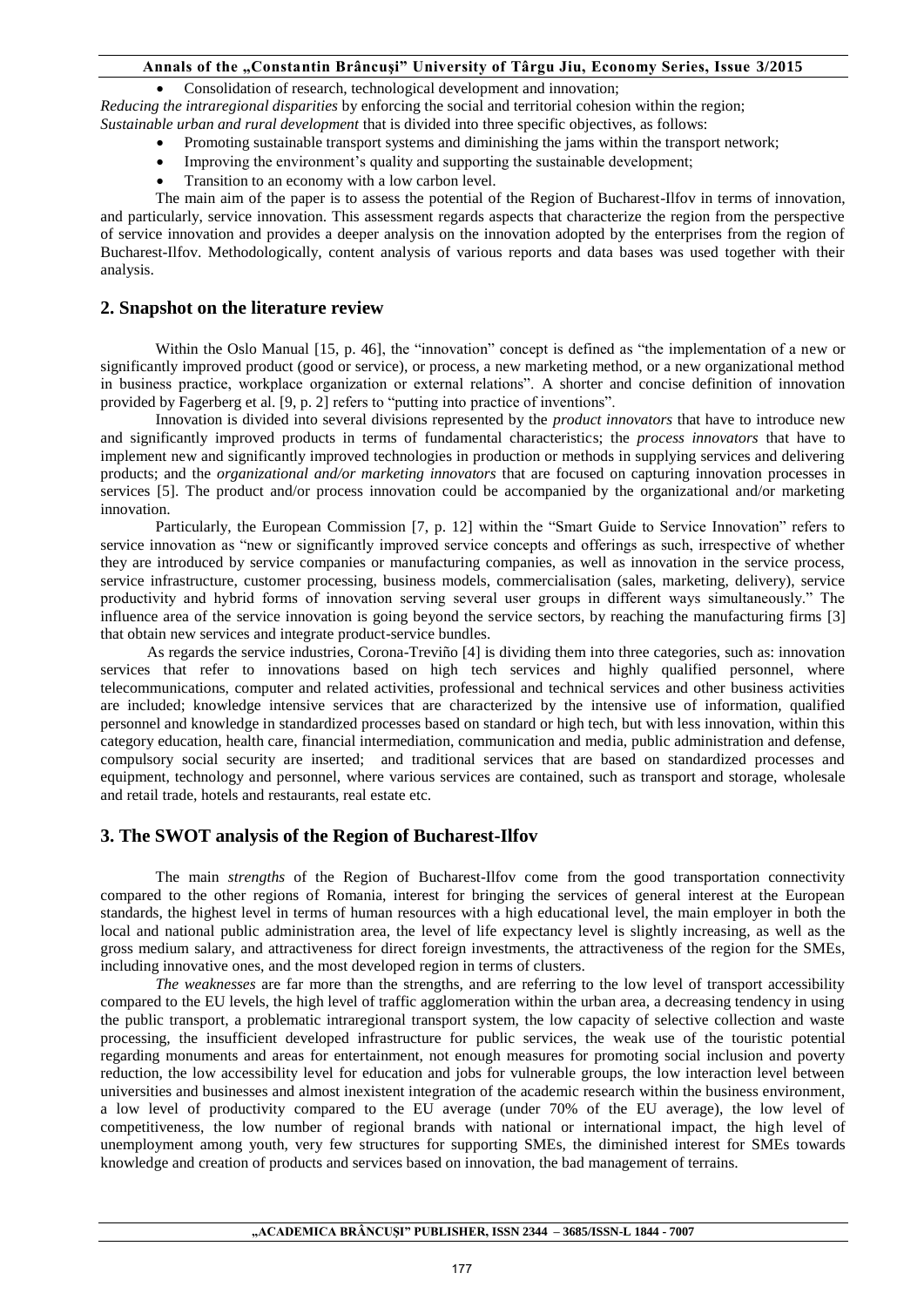#### **Annals of the "Constantin Brâncuşi" University of Târgu Jiu, Economy Series, Issue 3/2015**

The most relevant *opportunities* arise from the finalization of the connection between the highways, support actions dedicated to environment and transport through European funds, the possibility to create a market dedicated to recycling services, the consistent potential of producing renewable energy, the development of an economy based on knowledge, the investment increase in education, the governmental incentives that support the employment, the probability of entering into euro zone, the high investment into the most powerful laser from all over the world ELI (Extreme Light Infrastructure), the support of the investments in innovative solutions, the infrastructure and research equipment, the encouragement of innovation and the creation of a knowledge basis in rural areas.

*The threats* most likely to be encountered in the Region of Bucharest-Ilfov make reference to the decrease of the budget corresponding to the transport sector, the increase of the exhaust emissions, the significant slowdown in the rhythm of catching up the other European regions, the high degree of pollution that may lead to serious health problems among the population, the augmentation of negative economic evolutions that may conduct to a deeper poverty level, the inappropriate measures for supporting the economy that may lead to another economic recession, the acceleration of the Brain Drain phenomena, the reduction of the economic incentives used for encouraging the research, technological development and innovation at the national level, the maintenance at the low level of the SMEs" expenditures in relation to research, technological development and innovation within the firms compared to the European average [1].

### **4. Socio-economic potential of the region**

As regards the Bucharest-Ilfov region, the growth of GDP per capita PPS in 2012-2013 was of 4.5%. In 2013 the level of the GDP per capita PPS of 34,900 has overcome the EU average reaching to 131%. This indicator points out that the Bucharest-Ilfov region is the most developed region of Romania, but as a country hardy passes the half limit of the EU average [8].

Analyzing the trend of the regional gross added value in the period of time 2008-2012 it can be noticed that an average increase of 3.68% was obtained. Once the economic crisis has started, the effects on the gross added value became visible and a decrease of 7.45% was registered in 2009 compared to the previous year. In the coming years, positive values were obtained, reaching to an increase of 5.44% in 2012 compared to the year 2011.

The contribution of the service sector to the regional gross added value is significant and is quite constant in last twelve years at least. In the year 2008 service sector had a contribution of 67% of the regional gross added value and it has managed to increase up to 71.61% in the year 2012 [14]. The remaining share of added value in 2012 is divided between the agriculture, forestry and fishery with 0.3%, industry with 17.94% and construction with 10.14%.

The services that experienced the most impressive growth rate in Bucharest-Ilfov by comparing the gross added value from year 2012 to 2008 are the 'financial intermediation and insurance' and 'real estate activities'. At the opposite side, the 'information and communication' services have decreased with approximately 10%. The service that registers a constant evolution is represented by the services that are mostly related to the public sector, namely 'Public administration and defense; social insurance of public sector; education; health and social assistance'.

A shift focus from agriculture and industry to service sector happened when the socialist economic system collapsed in 1989. The following period was dedicated to the transition to the market economy and continued with the accession within the European Union in the year 2007. Starting with the preparations for meeting the requirements imposed by the community acquis and continuing with the necessary reforms after entering within the European Union, Romania has evolved and positive effects were also noticed at the regional level.

Overall, in the year 2013 the employment rate of the region is of 82.1%, recovering after the year 2010 when the rate was at the lowest level in the last five years. The rate of employment in the Bucharest city is even a little bit higher compared to the region, while in the county of Ilfov the rate is decreasing and reached at 66% in 2013.

14.73% represents the share of occupied population in Bucharest-Ilfov out of the total employees at the national level in the year 2013. Numerically, the occupied population in Bucharest-Ilfov is registering an ascendant trend recovering after the economic crisis effects when the lowest level of 1220.3 thousands persons was reached. The 1256.9 thousands of persons representing the occupied population in 2013 is still under the level of the year 2008, before the crisis period. 73.75% of the occupied population in Bucharest-Ilfov is encountered in the services sector in 2013, following an upward trend during the years [14].

In the year 2008, 23.41% of active enterprises from Romania were registered in the Bucharest-Ilfov region, registering the highest share of both SMEs and large enterprises within the country. Moreover, 92% of the active enterprises in the Bucharest-Ilfov region were developed in the service sector. Compared to the year 2008, in the year 2013 a decline of 8.55 % in the total number of active enterprises in the Bucharest-Ilfov region was registered. Even though the economic crisis had generated a decrease in the number of enterprises in Bucharest-Ilfov, their share out of the total number of 485,082 enterprises in Romania has slightly increased compared to the year 2008 and reached at 24.5%. It can be noticed that the Bucharest-Ilfov region was less affected by the economic crisis, which was obviously present in 2009 in Romania, than Romania that had a diminution of 12.6% in terms of active enterprises. Particularly, the enterprises from agriculture and industry have a more abrupt decline than the enterprises from the services sector in Bucharest-Ilfov [14].

The enterprises from the services sector within Bucharest-Ilfov that recorded positive dynamics in the period 2008-2013 are in domains related to hotels and restaurants; education; health and social assistance; entertainment,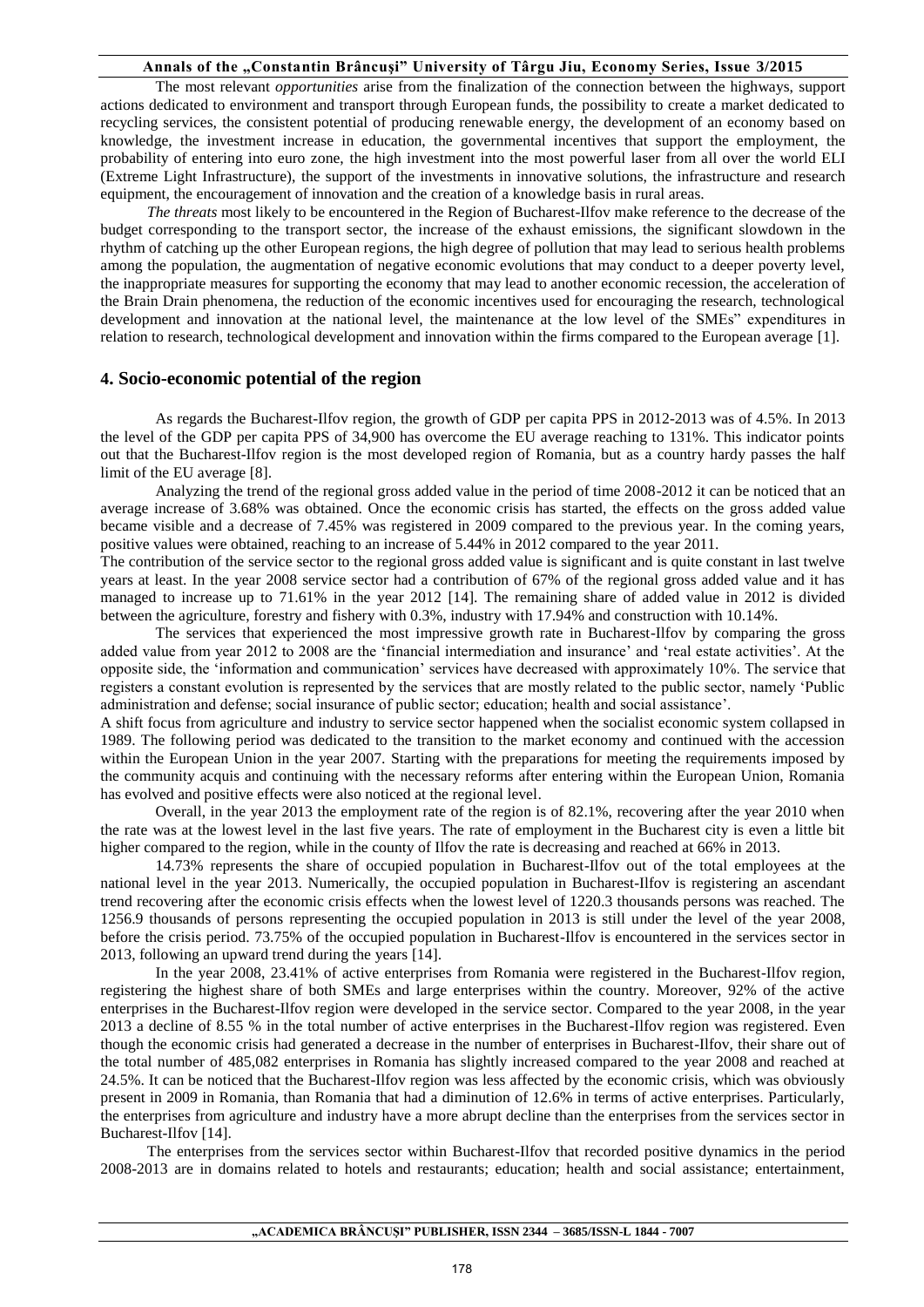#### **Annals of the "Constantin Brâncuşi" University of Târgu Jiu, Economy Series, Issue 3/2015**

cultural and recreational activities; and other service activities. More than 83% of the active enterprises in Bucharest-Ilfov in 2013 are from the services sector and it followed an upward trend in the last 5 years.

# **5. Regional performance in service innovation**

In 2013, the regional R&D expenditures have reached 56.07% of the total R&D expenditures in Romania, but there are still on a descendent trend, registering a downturn of 12.29% compared to the previous year. A serious drop of 27.09% was obtained in 2009 and the expenditures level of the year 2008 is still far much higher than the current one [14].

A similar situation is also met in the case of R&D employees, where almost half of the total employees in R&D at the country level are located in Bucharest-Ilfov. Coming with the economic crisis, in 2010 a decrease in the R&D employees of 13.51% compared to the previous year was reached, but in the following year, based on the European fund accessed through operational programmes, the level went up with 31.31%, overcoming the number of persons working in R&D in 2008 [14].

Apart of these two indicators that are traditionally used when analyzing the innovation performance of an economy, several particular indicators dedicated to service innovation are exposed in table 1. These indicators provide an overview of Bucharest-Ilfov in terms of the five functions of innovation systems, as defined in the ESIC Concept Note.

| <b>Function of</b><br>innovation                      |                                                                                     | <b>EU 27</b> |               |                          |
|-------------------------------------------------------|-------------------------------------------------------------------------------------|--------------|---------------|--------------------------|
| system                                                | <b>Structural indicators</b>                                                        | average      | RO<br>average | <b>Regional</b><br>value |
| <b>Entrepreneurial</b><br>activities                  | Share of self-employed people (2013)                                                | 15.1         | 19.9          | 5.9                      |
|                                                       | Share of people who think it is important to try<br>new and different things (2012) | 42.1         | n/a           | n/a                      |
|                                                       | Share of people who think it is important to being<br>creative (2012)               | 52.8         | n/a           | n/a                      |
|                                                       | Labour productivity growth (2008-2011)                                              | 1.23         | 1.56          | 1.04                     |
| Knowledge<br>development<br>and transfer              | Share of employees with a higher education<br>degree $(2013)$                       | 31.9         | 18.4          | 40.7                     |
|                                                       | Share of researchers among employees (business<br>sector) (2011)                    | 0.39         | 0.04          | 0.25                     |
|                                                       | EPO high-tech patent applications (2009)                                            | 17.7         | 47.1          | 54.4                     |
| <b>Innovation and</b><br>business model<br>generation | Companies with service innovations (2012)                                           | 10.4         | 1.5           | 2.1                      |
|                                                       | Employment share in medium-high-tech and<br>high-tech manufacturing (2013)          | 5.6          | 4.8           | 2.2                      |
|                                                       | Employment share in knowledge-intensive<br>services (2013)                          | 39.2         | 20.1          | 40.3                     |
|                                                       | Employment share in service innovation<br>intensive industries (2012)               | 4.92         | n/a           | 11.14                    |
| <b>Financing</b><br>innovation and<br>growth          | Gross Fixed Capital Formation (2011)                                                | n/a          | 26.1          | 39.6                     |
|                                                       | Total expenditure on R&D (2011)                                                     | 1.97         | 0.49          | 1.08                     |
|                                                       | Business expenditure on R&D                                                         | 63.2         | 36            | 32.1                     |
|                                                       | Share of innovating firms who received public<br>financial support (2012)           | 8.8          | 1.1           | 1.3                      |
| <b>Collaboration</b><br>and networking                | Share of innovators collaborating with others<br>(2012)                             | 11.3         | 1.5           | 1.1                      |
|                                                       | Specialisation in service-oriented clusters (2011)                                  | 1            | 0.8           | 1.5                      |
|                                                       | Employment share in 2 and 3 star clusters (2011)                                    | 31.5         | 45.4          | 36.8                     |

Table no. 1. **Five functions of the innovation system in Bucharest-Ilfov** 

Source: data extracted from the European Service Innovation Scoreboard [10]

Table 1 reveals that in terms of *entrepreneurial activities*, Romania is positioned above the EU average both in terms of share of self-employed people and labour productivity growth. As regards the Bucharest-Ilfov, the situation is less promising as the share of self-employed people is very low. This may be explained by the fact that 26.21% of the active local units<sup>i</sup> from Romania with more than 250 employees are situated in Bucharest-Ilfov in the year 2013. Consequently, this consistent share of big companies provides an important number of jobs opportunities that could be, at least for a beginner, more attractive than starting a business.

In 2013, a number of 26,764 active enterprises were created in Bucharest-Ilfov, representing 19.69% of the total new created active enterprises in Romania. This indicator is also affected by the effects of the economic crisis that

#### **"ACADEMICA BRÂNCUŞI" PUBLISHER, ISSN 2344 – 3685/ISSN-L 1844 - 7007**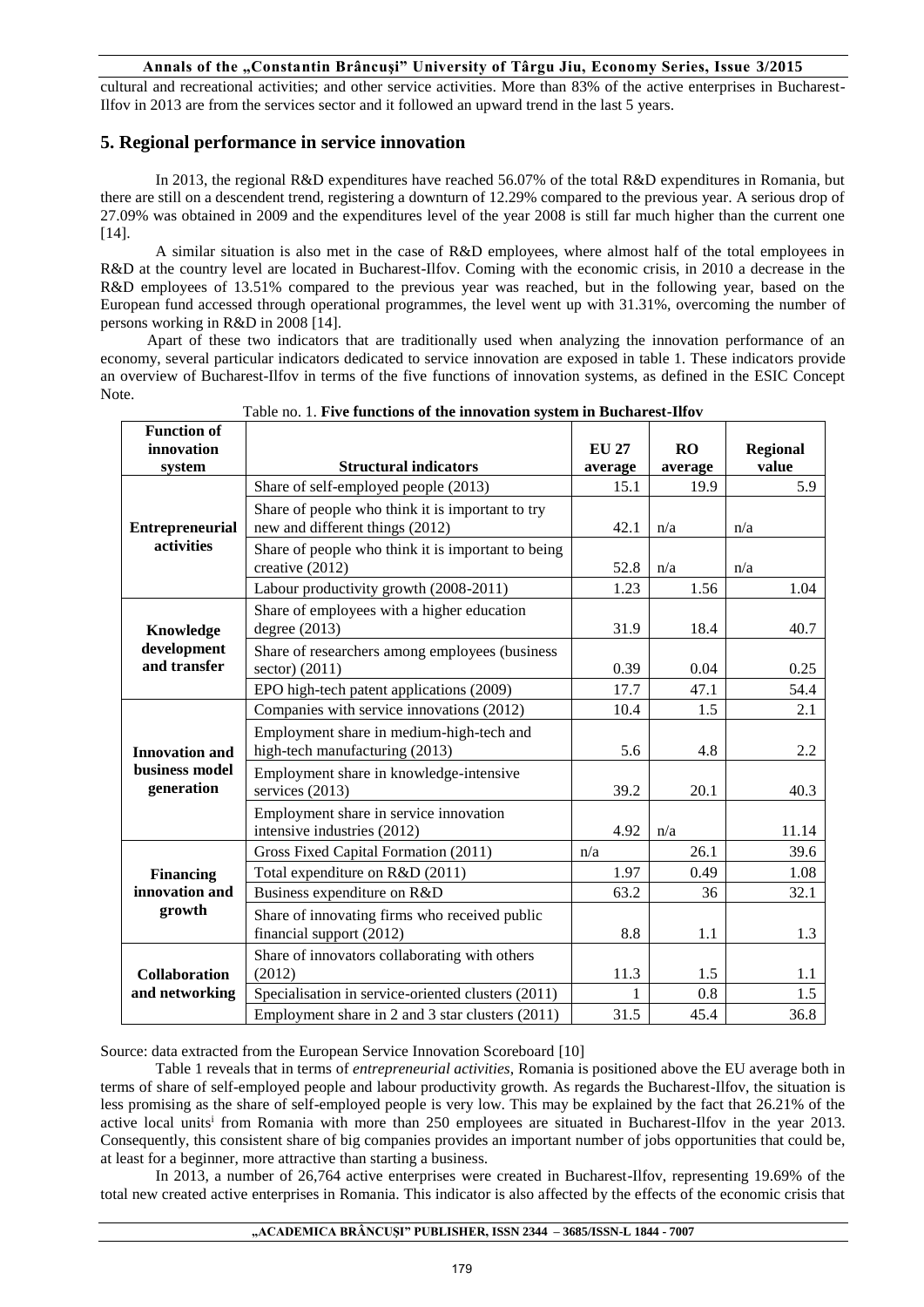#### Annals of the "Constantin Brâncuși" University of Târgu Jiu, Economy Series, Issue 3/2015

are visible starting with the year 2009, when a drop of 24.74% compared to the previous year was recorded. Comparing the figures associated to Bucharest-Ilfov on a longer period of time, 2002 up to 2013, it can be noticed that the nowadays situation is a normal one, while the values of new active enterprises registered in the economic boom in 2007 and 2008 were atypically.

*Knowledge development and transfer* is a strong point of the Bucharest-Ilfov that obtains for two out of the three indicators scores above all the other comparable within the table. An explanation for the high share of employees with a higher education degree can be the intense concentration of universities within the capital that provide educated people that are mainly remaining after finishing their studies as employees at the enterprises within the Bucharest-Ilfov. The weak point represented by the low share of researchers among employees within the business sector may be due to the low interest of both universities and enterprises to find common points that may lead to applicable projects that involve the employment of the researcher. The high score in high-tech patent applications submitted to the European Patent Office (EPO) can be explained partially by the high-tech services sector that has exploded in the last years in Bucharest-Ilfov and the entrepreneurs' interest to protect their applications.

*Innovation and business model generation* reveals that Bucharest-Ilfov and Romania have a lot to catch up compared to the EU average in terms of companies that generate service innovations. The high share of employment both in service innovation intensive industries and knowledge intensive services, and the low employment share in high-tech manufacturing compared to the EU average enforce that Bucharest-Ilfov is a region dominated by the services sector and less dedicated to manufacturing. Overall, Romania obtains the employment share in high-tech manufacturing comparably to the European average, meaning that Romania has representative manufacturing exponents, but their business is placed outside the Bucharest-Ilfov region. Adding innovative services to goods can be a great opportunity of which manufacturing should take advantage in order to increase their competitiveness and, overall, the score of the companies adopting service innovations would be higher.

The structural indicators associated to *financing innovation and growth* in the case of Bucharest-Ilfov are far behind the EU average, meaning that ways for improving the financing of innovation has to be found. Bucharest-Ilfov has potential to increase its business expenditure on R&D as many international companies form various domains, such as real estate, banking, software, are already on the market. The public financial support is received by few firms, reaching the level of only 1.3 in Bucharest-Ilfov compared to the EU average that is of 8.8.

Bucharest-Ilfov registers impressive values above the EU average related to *collaboration and networking*. According to the European Cluster Observatory [6], Bucharest-Ilfov has six 2-star clusters<sup>ii</sup>, namely "industry", "apparel", "biotech", "footwear", "leather products", "media and publishing", and "textiles". Most of the activity domains have a certain tradition in Bucharest-Ilfov, but there are some new ones, such as "biotech" and "media and publishing" that are in their process of expanding.

Apart of these clusters, there are clusters of one star in the area of construction, education and knowledge creation, financial services, pharmaceuticals, telecom, and transportation and logistics. Compared to the other regions of Romania, some cluster domains are exclusively developed in the Bucharest-Ilfov region, such as biotech, media and publishing, education and knowledge creation, financial services, pharmaceuticals, and telecom.

Within the Regional Development Plan of the Bucharest-Ilfov Region [1] seven representative clusters are nominalized, such as Elinclus innovative cluster in electronics, Romanian textiles concept cluster Bucharest in textiles – apparel, Ind agro pole Bucharest in food industry, Romanian aerospace cluster Bucharest in aerospatiale, All electric pole in electric engineering, Mecatrec regional cluster in mechatronics, Sis-autom-int-pol Bucuresti in automatization systems.

In line with the functions of the innovation system in Bucharest-Ilfov, the innovation potential of the enterprises within the region is not so encouraging. The innovative enterprises represent only 1.03% out of the total number of active enterprises in Bucharest-Ilfov. As the number of innovative enterprises at the national level is declining, consequently the effects are also visible at the regional level. Bucharest-Ilfov has 1186 innovative enterprises, representing 19.87% of the total innovative enterprises in Romania in 2012. By dividing these innovative enterprises into classes, the small enterprises is the leader with 70.75% out of the total in 2010, and the share decreased at 57.93% of the total enterprises in 2012 in favor of both the medium firms and big companies. The share of innovative enterprises into the medium class has risen over the time, reaching to more than 30% of the total innovative enterprises in Bucharest-Ilfov [14].

Most of the innovative enterprises are related to services and their proportion is increasing year by year; in 2012 services covered 72.26% out of the total innovative enterprises in Bucharest-Ilfov. For a closer look on the types of innovation that the firms in services sector are bringing on the market, the graph 1 is presented.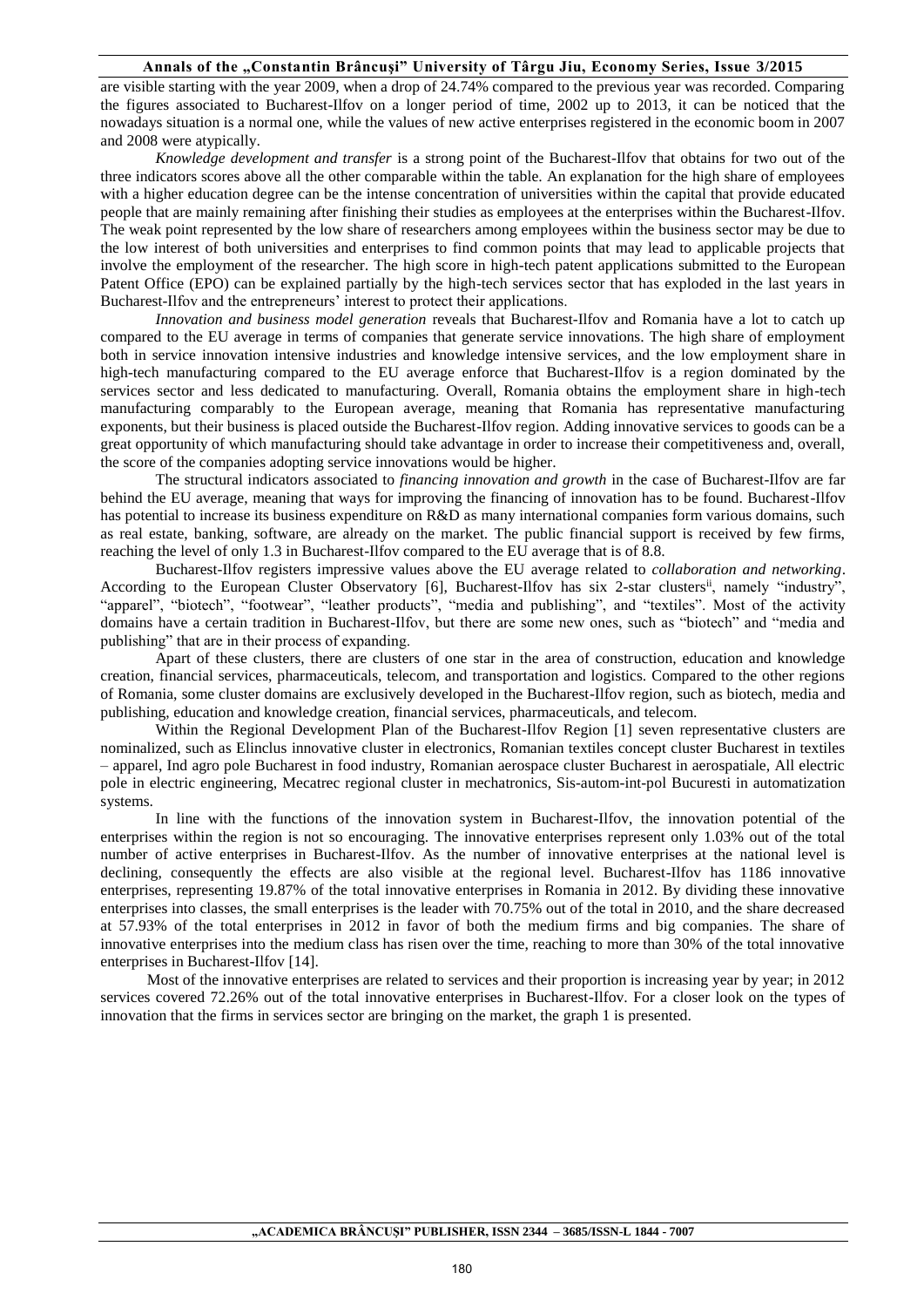

Graph 1. **The share of the innovative enterprises in services sector by type of innovation** 

Source: own representation, based on the date from the National Institute of Statistics [14]

Nowadays, the most wide spread type of innovation among the enterprises from the services sector is the one that mixes the product innovation with process innovation. On the second position in 2012, product innovation within enterprises is situated. These statistics are also confirmed by a recent study [16] conducted among several companies in Romania, where innovative services and innovative products were placed on the first positions as innovation outcomes. Moreover, the same study [16] points out that the Romanian companies prefer incremental innovation rather than radical innovation, as it involves minor improvements to existing products and services.

# **6. Conclusions**

Characterizing the Region of Bucharest-Ilfov in relation to its potential for service innovation, the following conclusions are formulated: the share of the self-employed people is very low compared to the EU average, the share of employees with a higher education degree is impressive, the share of researchers among employees in the business sector has a lot to catch up compared to the EU average, the EPO high-tech patent applications reflect the high interest for the high-tech area, the percentage of the companies with service innovations is very low in relation to the EU average, the employment share in service innovation intensive industries reflects the attractiveness of services rather than manufacturing, low level of both business expenditure on R&D and the share of innovating firms who received public financial support, high score for the specialization in service-oriented clusters in relation to the EU average.

 Overall, the results obtained by analyzing the innovation at the enterprise level within Bucharest-Ilfov enforce the conclusions formulated by ADRBI [1, p. 134], namely approximately 20% of the innovative enterprises of Romania are encountered in the region, most of the innovation come up from SMEs, the services sector is the main area where enterprises innovate, and most of the enterprises bring both product and process innovation.

Apart of the product and process innovation, the enterprises from the Bucharest-Ilfov should also take a look on the marketing and/or organizational innovation that has potential for expanding in relation to the environmental aspects of the products by following the new trends of green marketing [13].

Concluding, the region of Bucharest-Ilfov has potential for service innovation, as it has already some strong points, but joint efforts should be made in order to promote radical innovation for a more rapid catch up the most performant European regions.

## **Acknowledgment**

1

This work was cofinanced from the European Social Fund through Sectoral Operational Programme Human Resources Development 2013-2020, project number POSDRU 159/1.5/S/134197 "Performance and excellence in doctoral and postdoctoral research in Romanian economics science domain".

# **7. References**

[1] ADRBI, *The regional development plan of the Bucharest-Ilfov Region 2014-2020 [Planul de dezvoltare regională al Regiunii Bucureşti-Ilfov 2014-2020]*, 2014, available at: [www.adrbi.ro/media/9437/PDR-](http://www.adrbi.ro/media/9437/PDR-BI%20varianta%2012%20iunie%202014.pdf)[BI%20varianta%2012%20iunie%202014.pdf,](http://www.adrbi.ro/media/9437/PDR-BI%20varianta%2012%20iunie%202014.pdf) accessed 22 January 2015;

<sup>&</sup>lt;sup>*i*</sup> (The local unit is an enterprise or part of it (factory, deposit, office, station etc.) situated at an identified address *(National Institute of Statistics, 2015).* 

*ii (The rating refers to the size of clusters, the level of specialization in the region, and the focus upon the industries comprising the cluster category. If this last issue is accomplished, then the cluster receives its third star).*